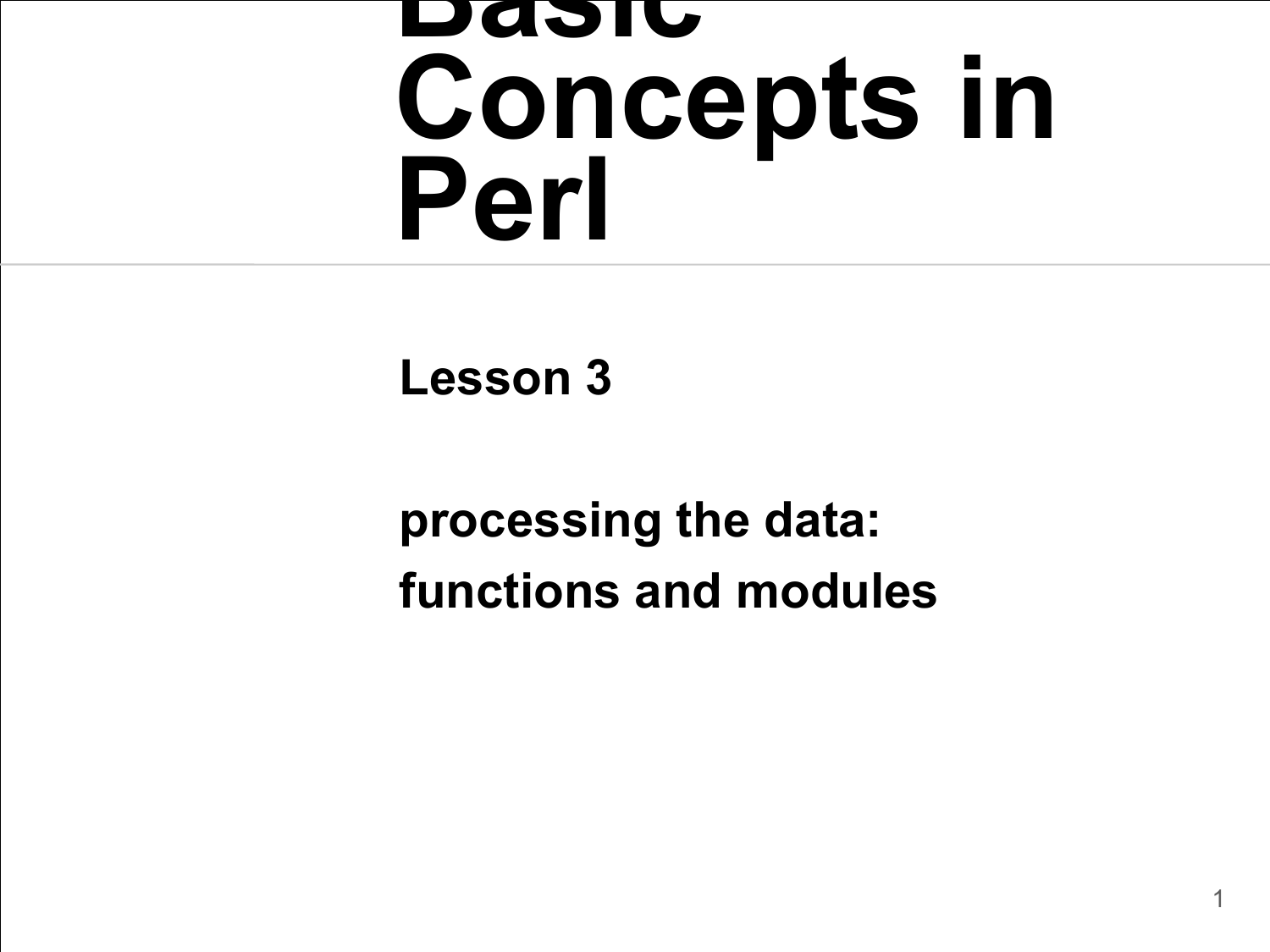#### **Core Perl Functions The Standard Perl Library**

- More than 250 built in functions instantly callable
- described in the perIfunc man page
- Much more functions in the Standard Perl Library
- Organized into Modules/Packages
- nearly all functions defined in the POSIX standard available with **use POSIX;**
- Additionally many modules installed from CPAN see **perldoc perllocal**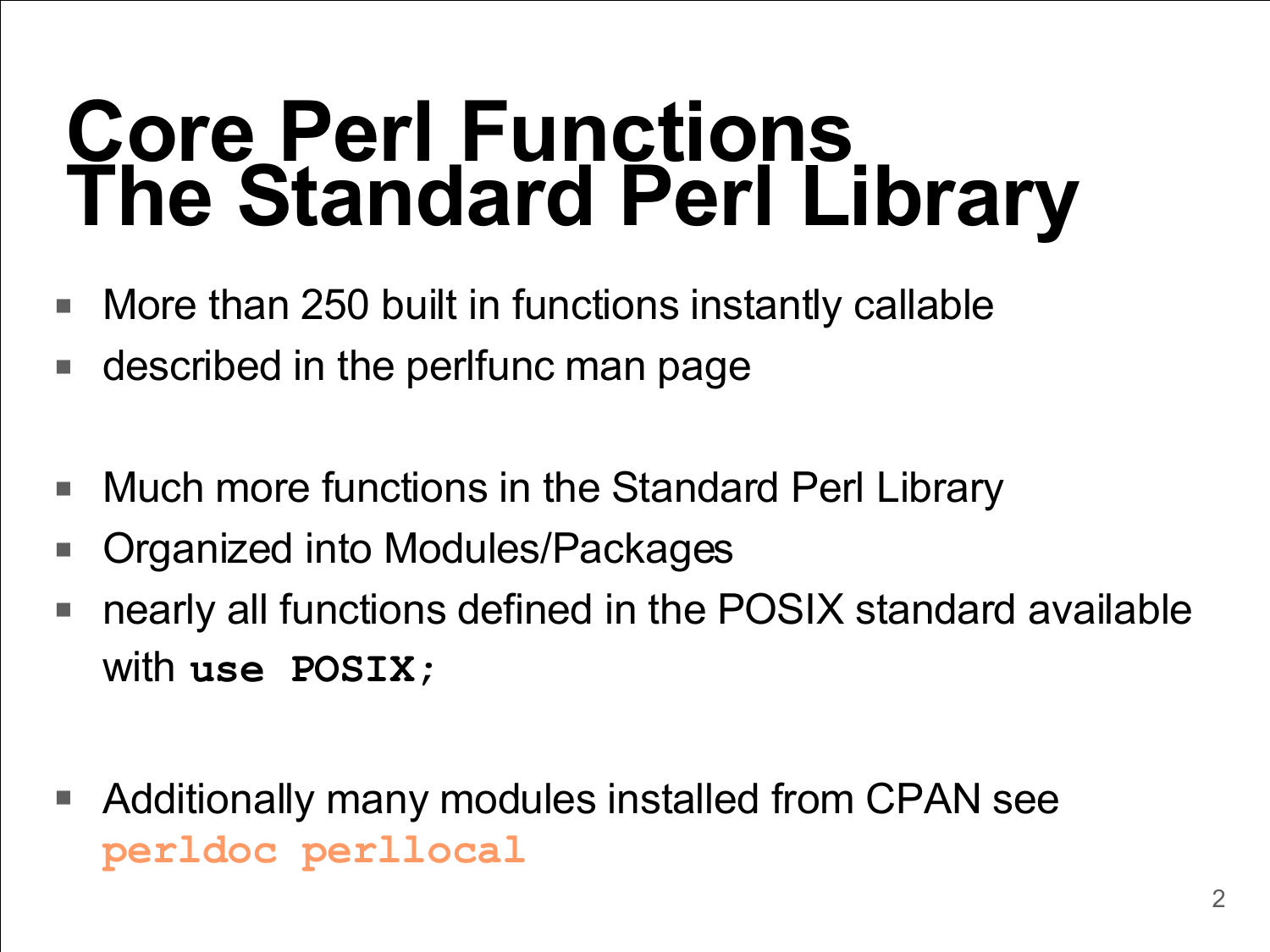# **The CPAN**

- Comprehensive Perl Archive network
- Overview of the 5000+ Modules e.g. At ftp://ftp.uni-hamburg.de:/pub/soft/lang/perl/CPAN/modules/00modlist.long.html
- Modules needed at DESY will be installed on request
- Commands **cpan** (UNIX) and **ppm** (NT) simplify installation
- **Use perl modules instead of calling system commands**
	- ◆ faster, the overhead of spawning new processes is big
	- ◆ parsing the command output is worse than using an API
	- ◆ huge amounts of code already written and debugged
	- ◆ modules are usually very well maintained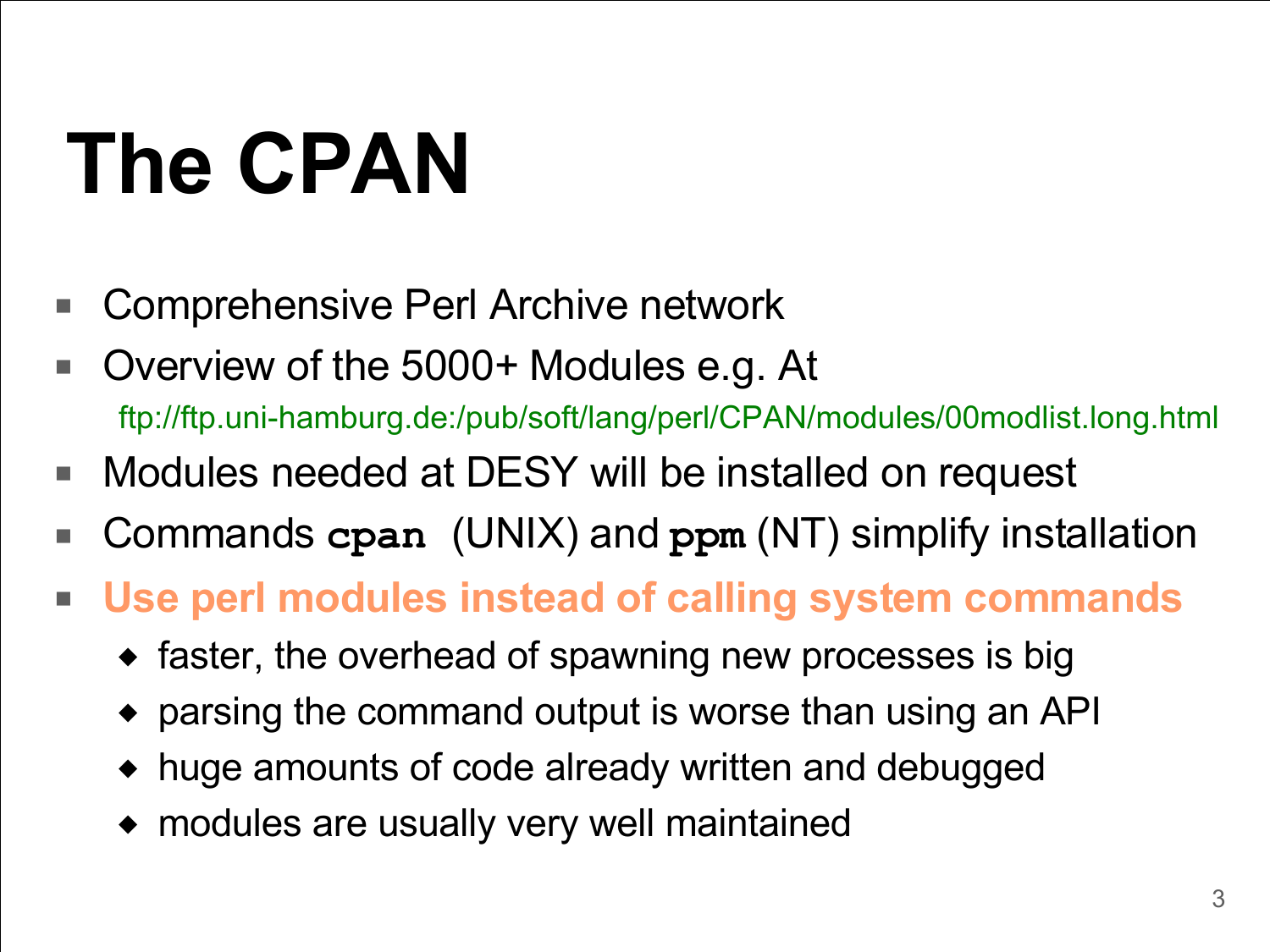### **Subroutines**

- Declaration/Definition: **sub** *name* **{***Statements***;}**
- Declaration (prior to Definition): **sub** *name***;**
- Subroutines (functions) can be called with parameters and can return a scalar or a list
- *\$retval = name***(***Parameter\_list);*

*@retlst = name Parameter\_list; # name* is declared

*&name;* or *name(); #* if *name* not declared

- Number or Type of Calling Parameters normally not in Definition Correspondence of Call and Definition has to be ensured by Programmer
- Definition with Prototypes possible, not covered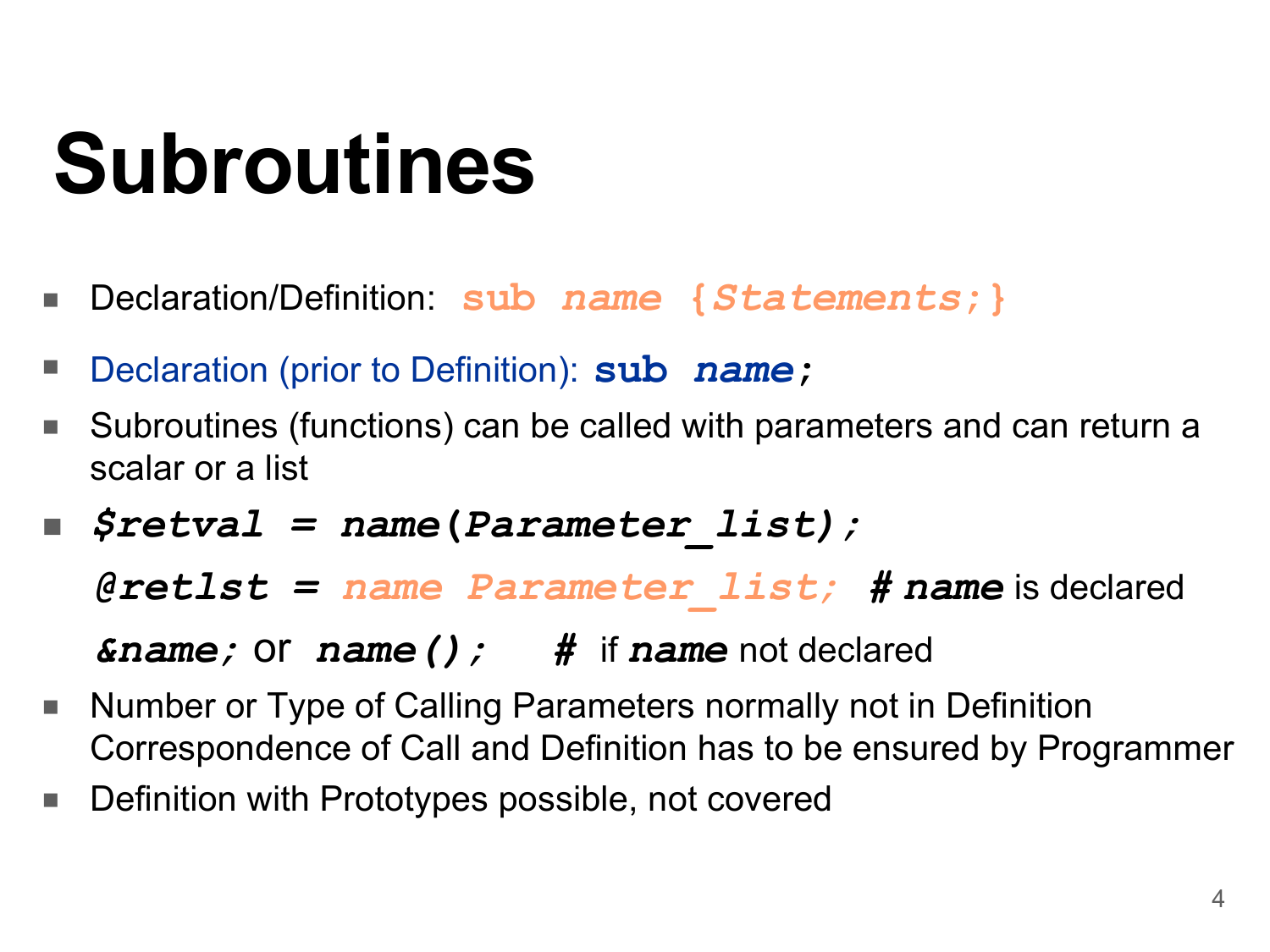#### **Subroutine examples**

```
sub callme{ print "Sub\n"; }
sub private {
 my ($par1, $par2, $par3) = @_;
 print "\$par1 = $par1\n";
  $par2 = 0; # The value in the calling program remains intact
  $_[0] = 1; # The value in the calling program gets overwritten
  return $par2;
}
callme; #defined subroutine without parameters
# equivalent call: &callme(); or callme(); or &callme;
$a=33;
$b = private $a, 44;
print "Value of \$a (par1 in private) after the call: $a\n";
print "Return value of subroutine private: $b\n";
```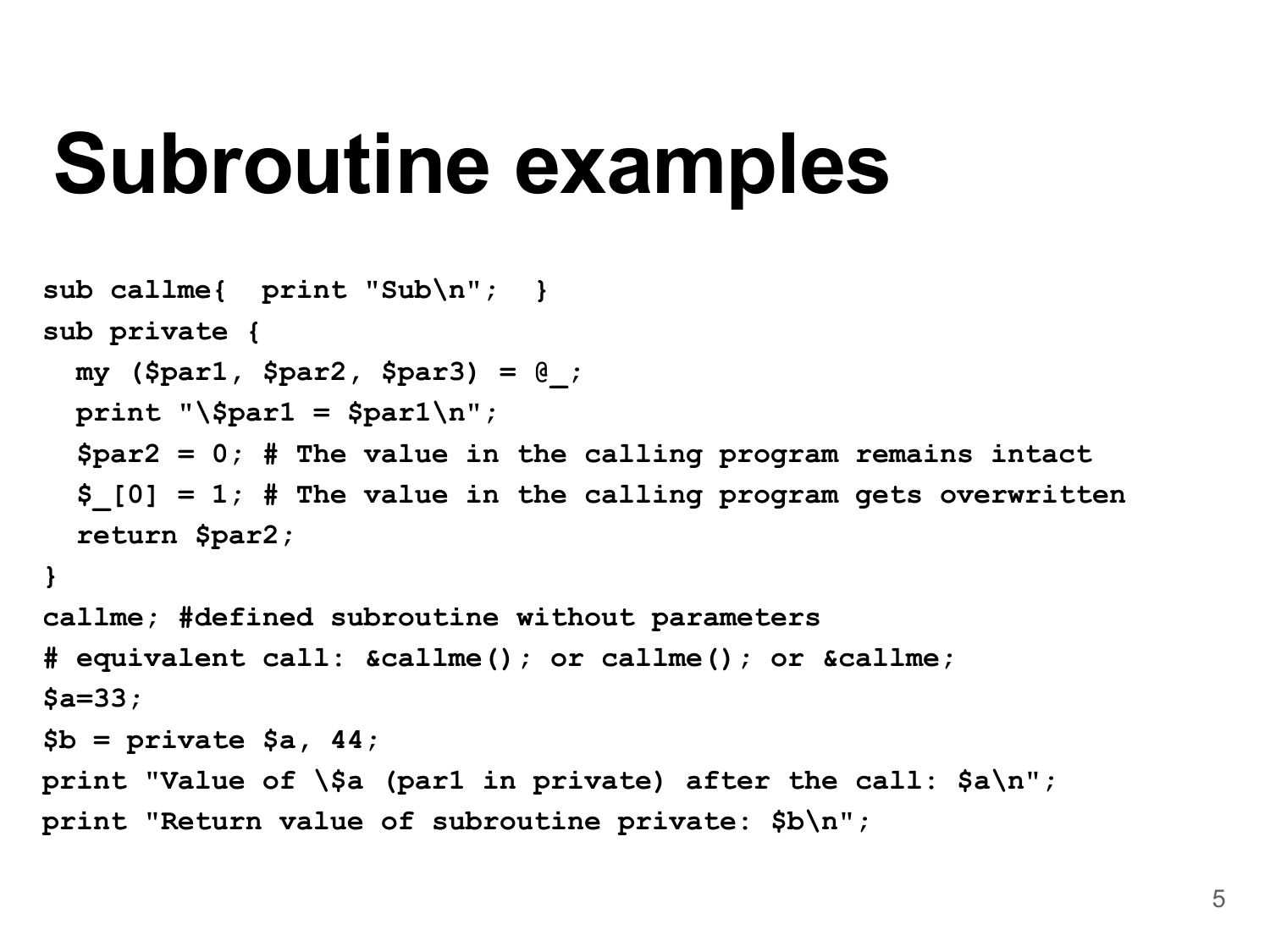## **Passing Parameters**

- All Parameters passed in a single (Parameter) List
- Subroutines see the parameter list as the array **@**
- The array @ gets propagated when calling a subroutine with the **&callme;** notation (no explicit parameters)
- Parameters get passed by Reference Changing elements of **@\_** acts back to the calling program!
- Separately passed arrays get flatted out in **@\_** pass references to arrays instead of the arrays to avoid it
- Return value is Value of the last assignment
- Can be given explicitly by

**return \$***value***;** or **return @***value***;**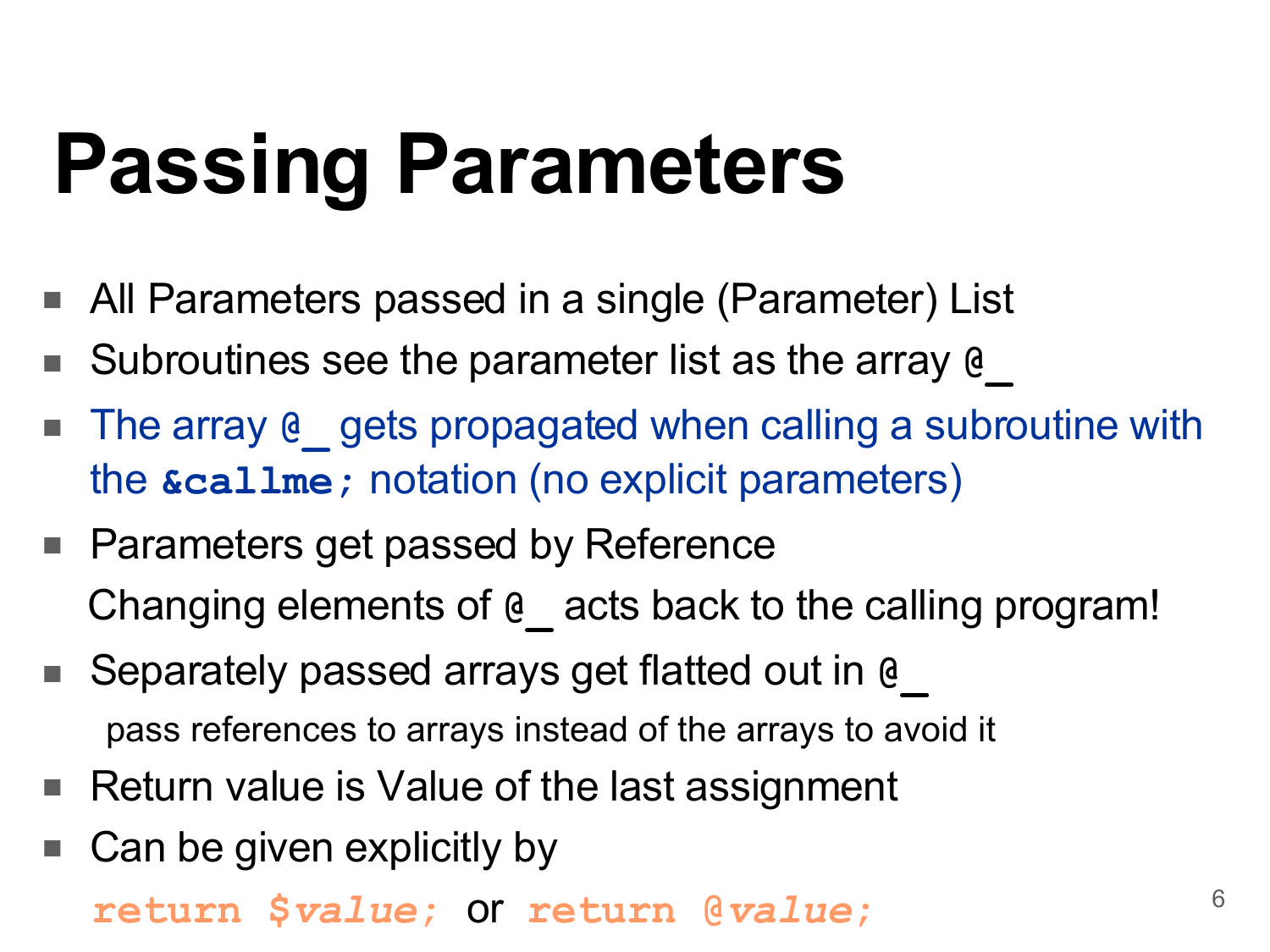# **File locking**

- Two file locking mechanisms: **flock** and **fentl**
- **fcnt1** is the OS dependent system call
	- ◆ it usually does a better job on same architecture
	- ◆ not available on all platforms
	- ◆ may be incompatible between different architectures
- **flock** is always implemented
	- ◆ might use internally both the system flock or fcntl
	- ◆ might be to weak for a safe locking of files
- Better do not rely on a fool proof file locking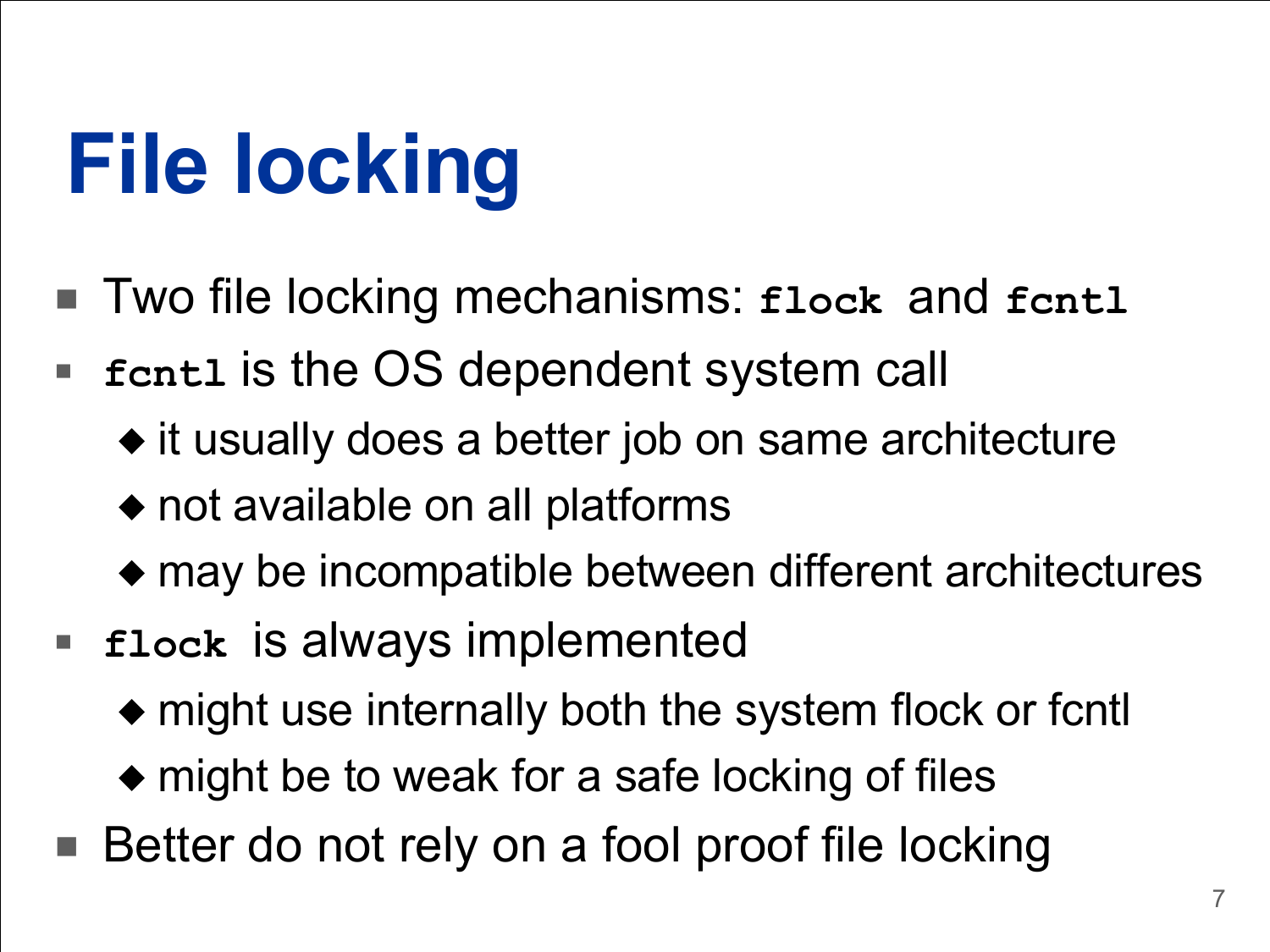# **Exception Handling**

- Simplest form of error handling is
	- ◆ Checking for return codes of programs and functions
	- ◆ reporting return codes (**\$?**) and error messages (**\$!**)
	- ◆ for handling abnormal situations use **warn** or **die** or **use Carp;** with the functions **carp** or **croak**
- Both run and compile time errors can be catched
	- ◆ compile time errors with **eval** *expr*
	- ◆ run time errors with **eval {** *block* **}**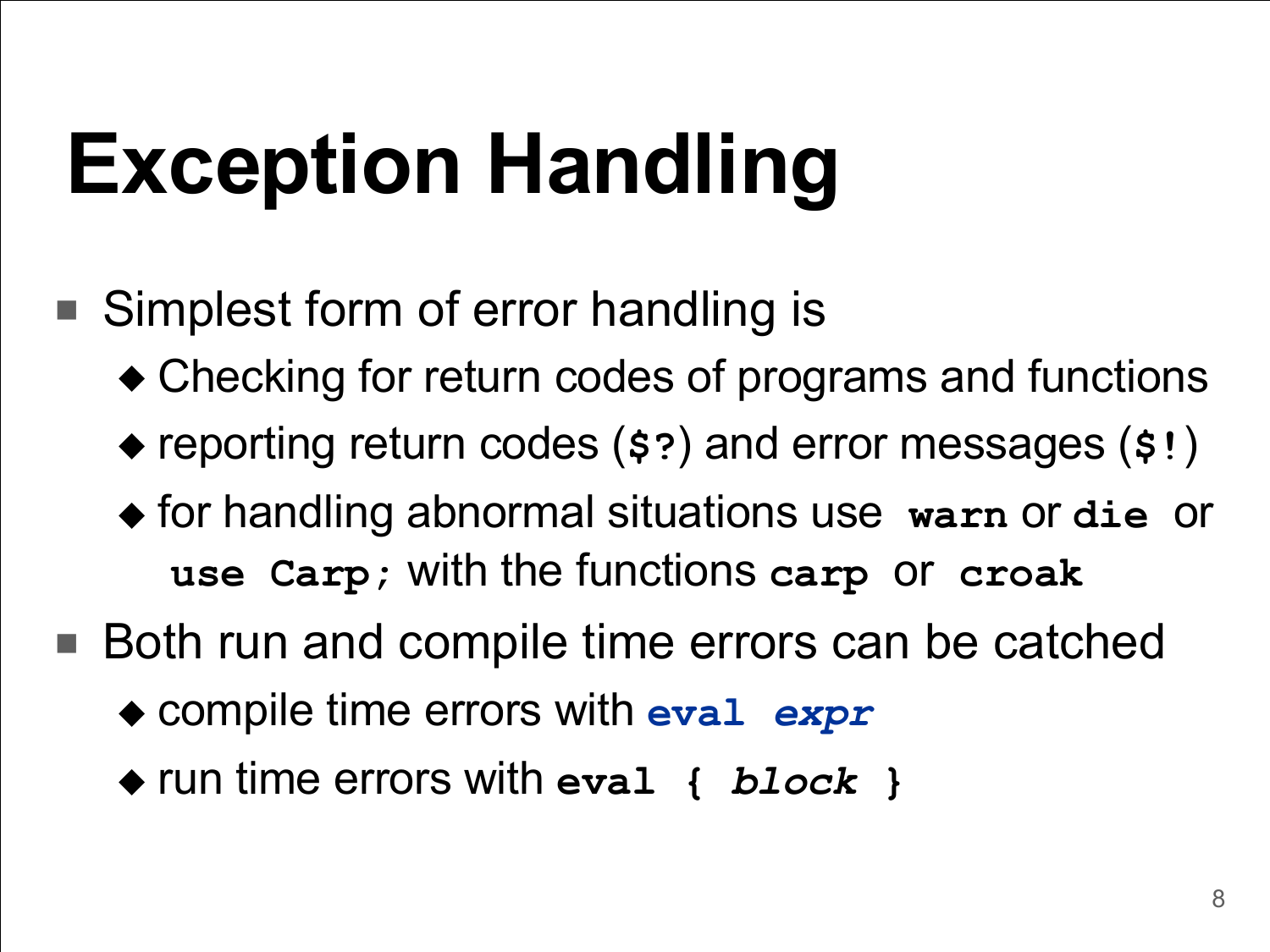## **The eval function**

- Argument of eval is regarded as perl code
	- ◆ **eval** *expr* Syntax check at run time, not possible at compile time, as *expr* may be built dynamically
	- ◆ **eval {** *block* **}** Syntax check at compile time
- **eval** returns values like in subroutines
- Errors during eval execution get trapped
	- ◆ then the return value is zero and
	- ◆ \$@ contains the run or compile time error message
	- ◆ otherwise  $\frac{1}{2}$  is guaranteed to be empty
- Similar to try and catch from C++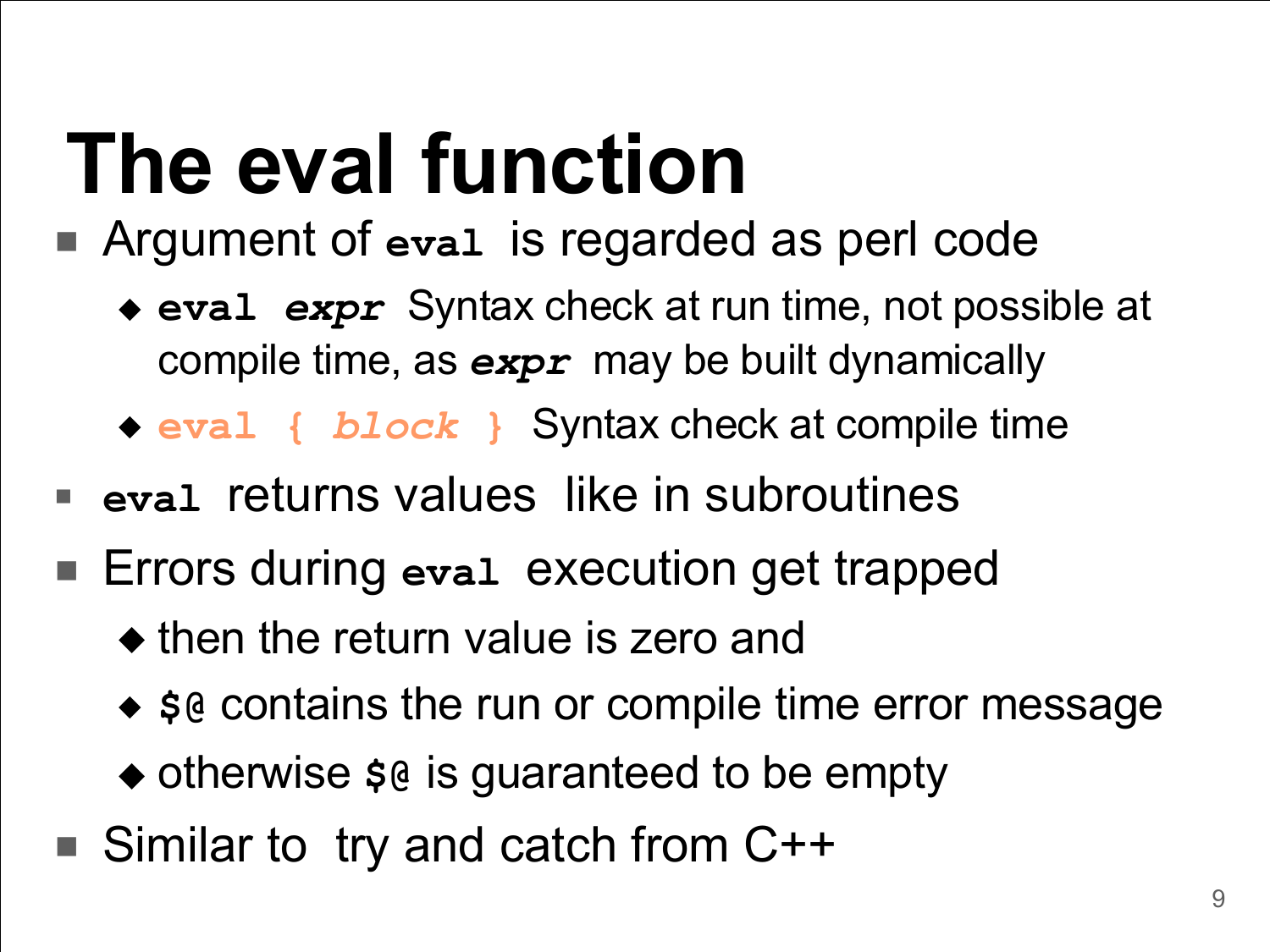### **Eval: An example**

```
eval "This is not a Perl Program.";
print $@;
# dynamic program generation and execution
$myprog = 'print "3*7 yields "
, 3*7,
"\n"';
eval $myprog;
eval { 10/$b }; # Division by zero
if ( $@ ) {
  print $@; #or do something else
}
print "... and the Program goes on\n";
```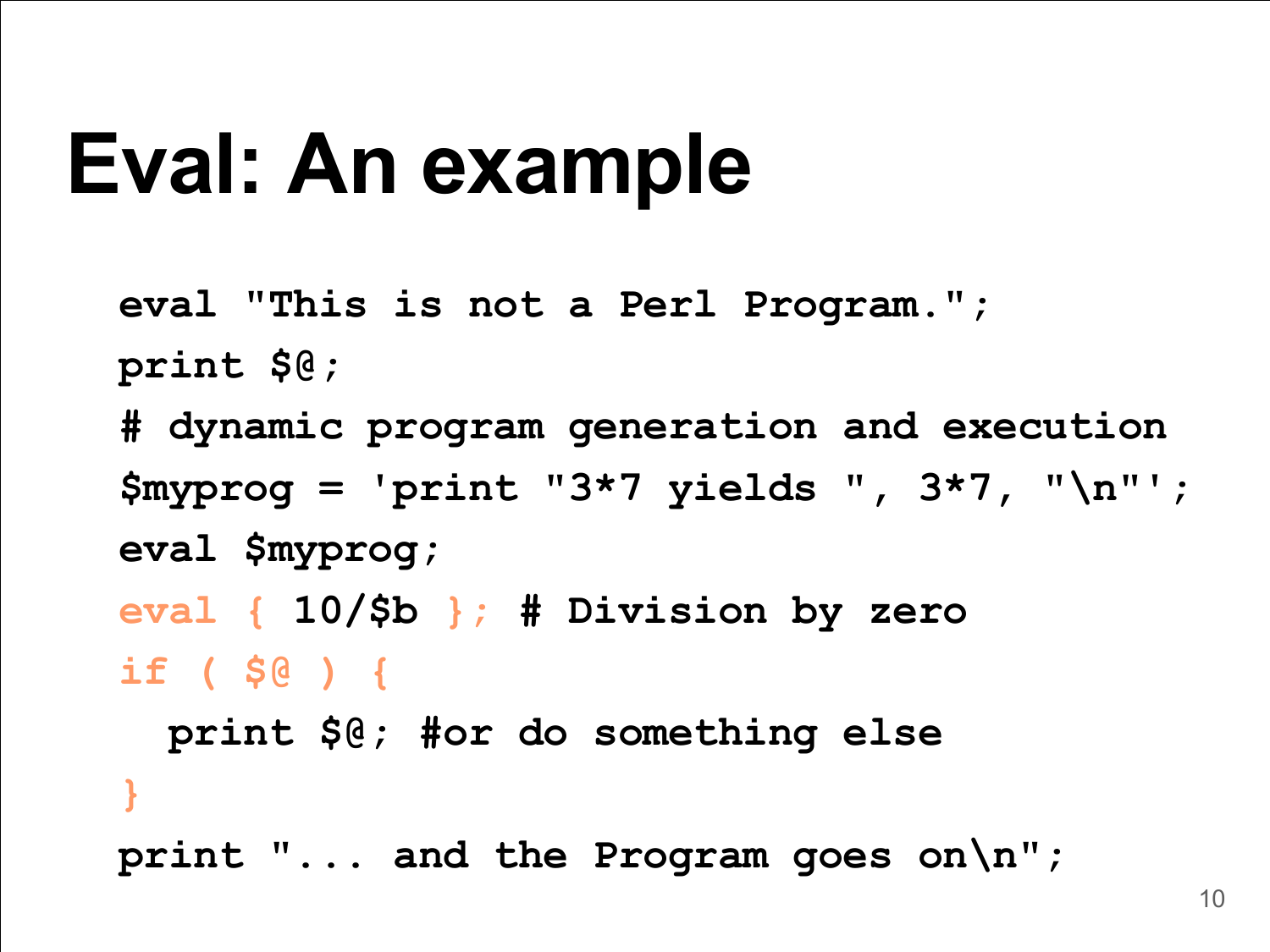#### **Access to System Information**

- Group of functions that handles contents of UNIX specific information (/etc/passwd, /etc/group etc.)
- Some functions may be available on NT
- Naming convention **get***xxx***, set***xxx***, end***xxx*
- Most important functions
	- ▼ **getpwnam, getpwuid, getpwent # passwd info**
	- ▼ **gethostbyname, gethostbyaddr # DNS**
- For NT specific tasks additional Modules available
	- ▼ **Win32::AdminMisc** (in Win32-AdminMisc) and
	- ▼ **Win32::NetAdmin** (in libwin32)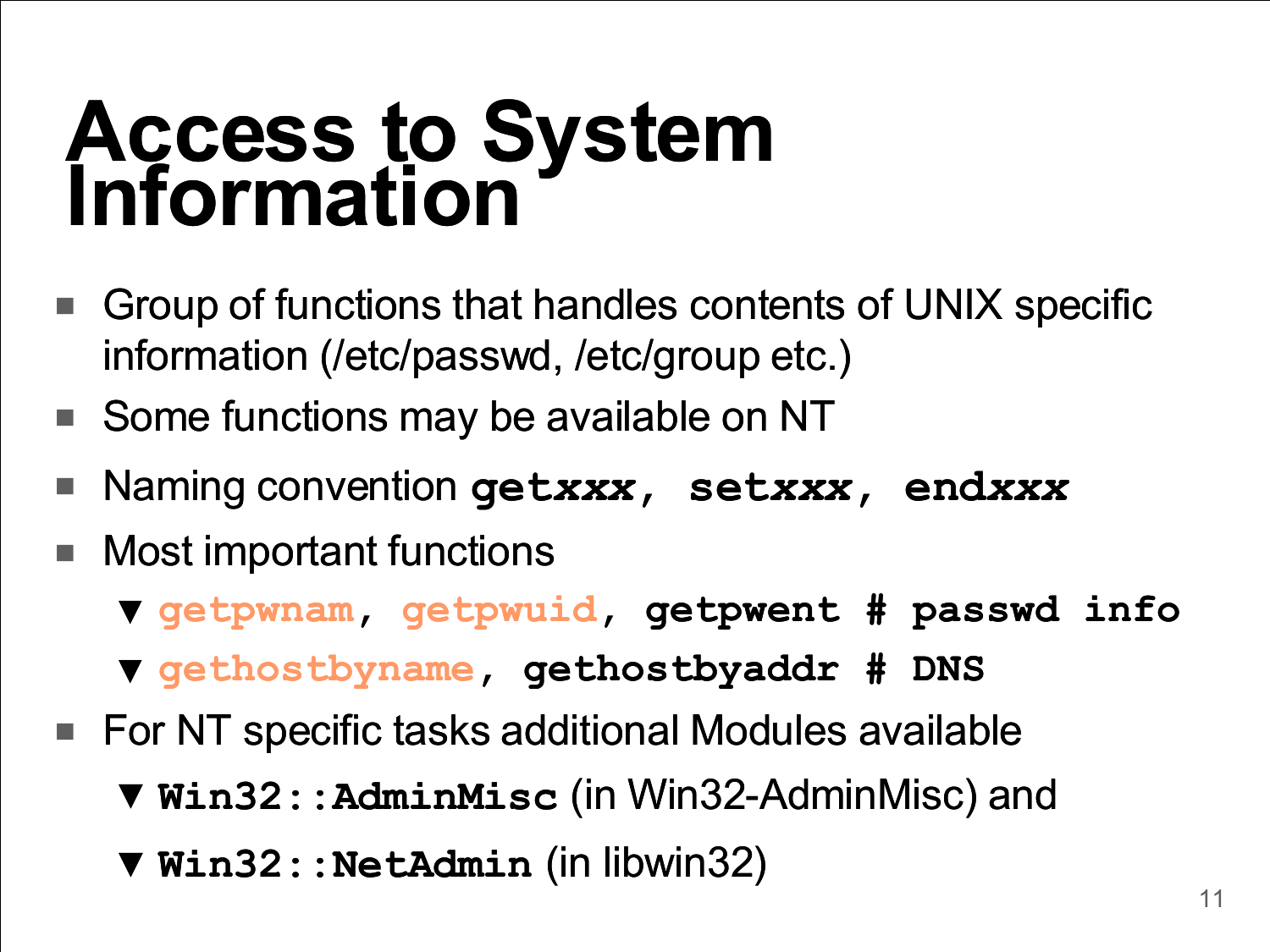#### **Extracting Account information**

The same construction as before to get only a selected number of return values from **getpwnam** assigned **(\$name, \$uid, \$shell)=(getpwnam("friebel"))[0,2,8]; print "User \$name, uid=\$uid has \$shell\n";**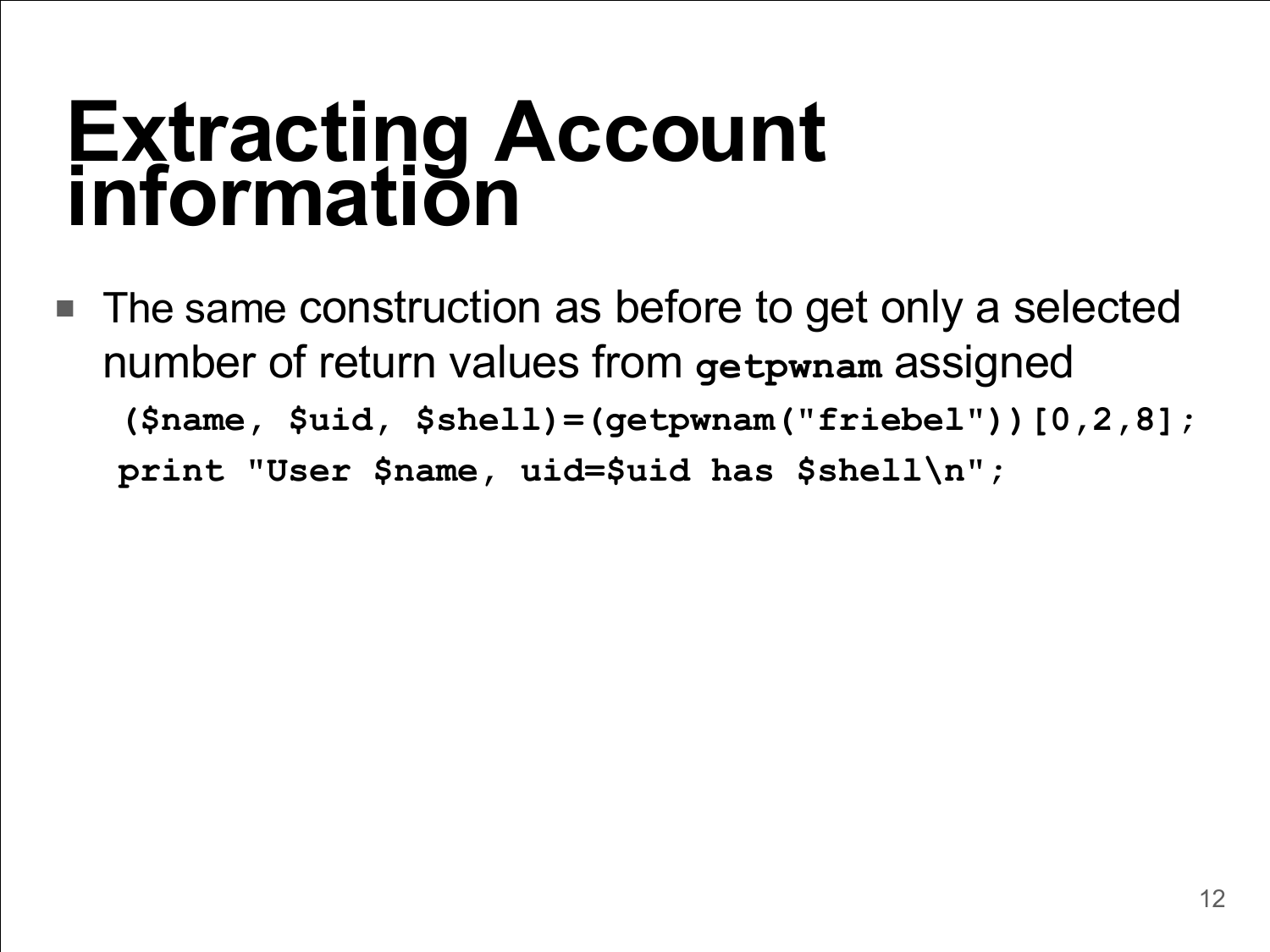## **Loops with map and grep**

■ Functions map and grep implicitly perform loops **@sizes = map { -s \$\_ } @files;**

is equivalent to

- **for ( @files ) { push @sizes, -s \$\_; }**
- grep evaluates the Block and returns the elements of the array for which the expression was true **@mylines = grep { /my/ } @lines;**

is equivalent to

**for (@lines) { push @mylines, \$\_ if /my/; }**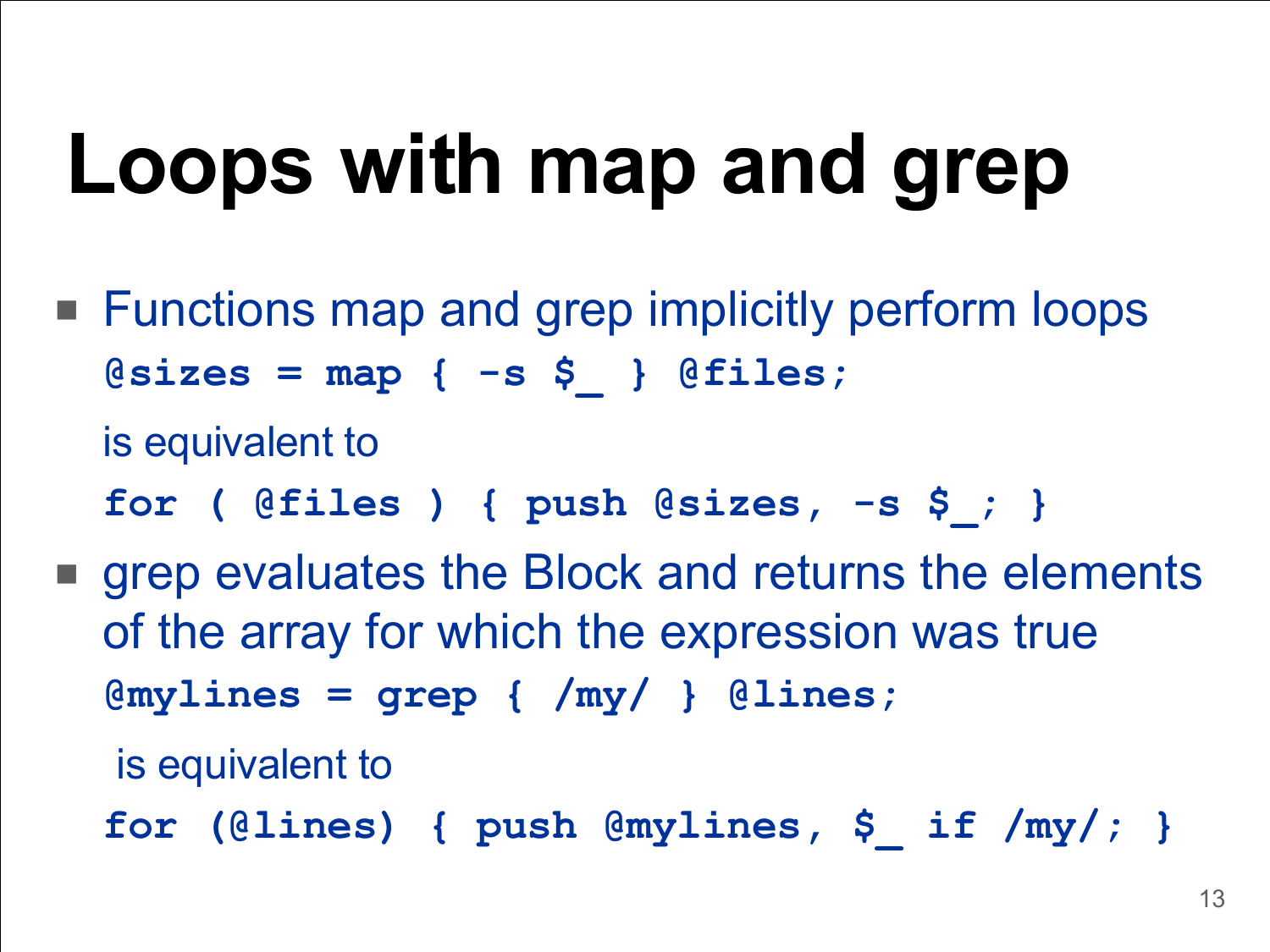# **Map and grep (2)**

- Changing \$ in map and grep changes the content of the input array. In such cases a for loop is more readable
- map and grep tend to make the code more unreadable
- Typical uses of map and grep: Use map to transform an input array into a new array Use grep to extract elements with certain features from an array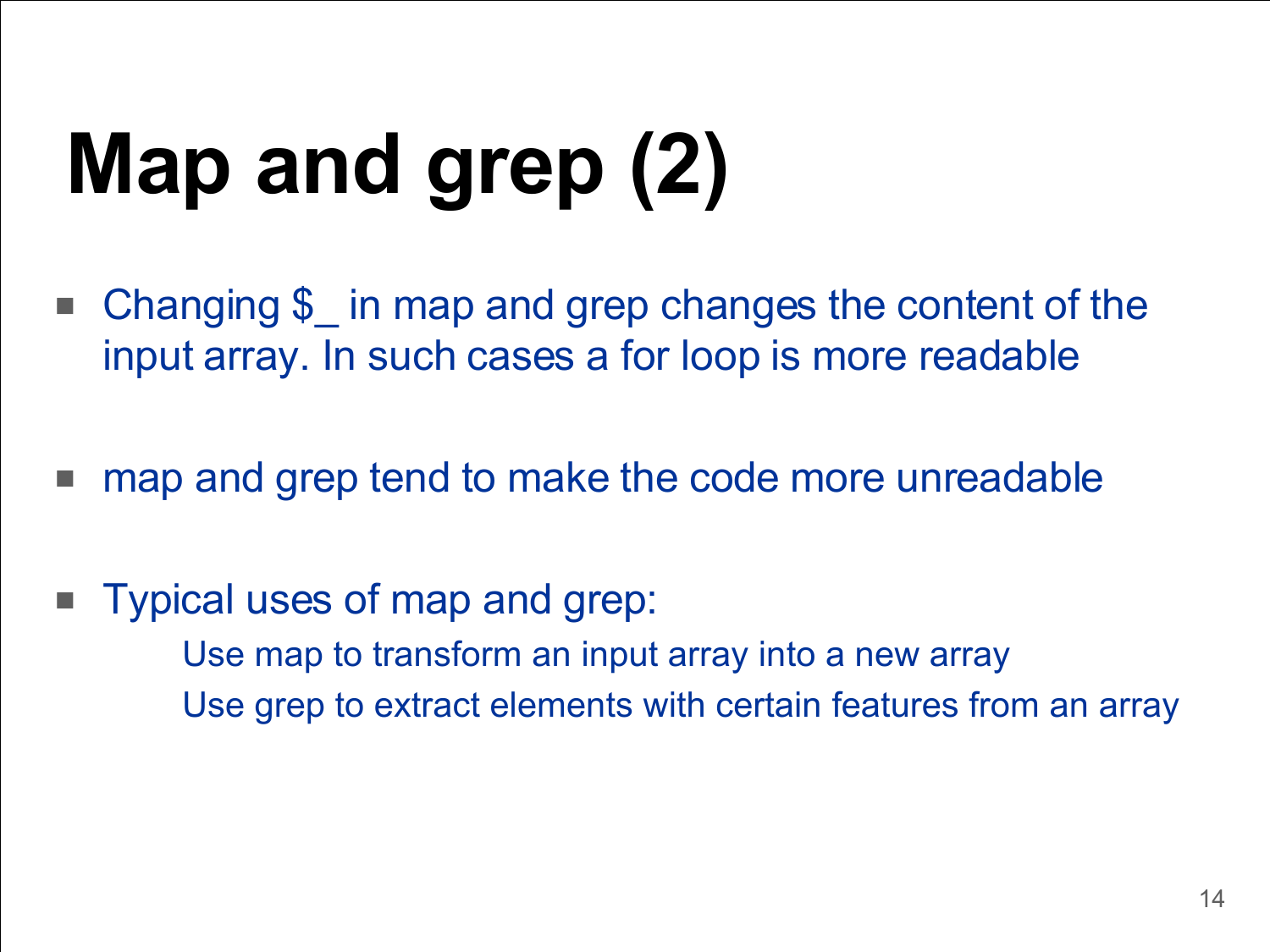### **Example: map and grep**

**# Construct the AFS home directory path of some users @users = qw (leich nieprask fatima friebel); \$prefix = "/afs/ifh.de/user/";**

**# map array @users into array @homes @homes = map { \$prefix.substr(\$\_,0,1)."/\$\_" } @users; print join("\n", @homes), "\n";**

**# extract home directories containing the chars /f/ @dirs = grep { (\$\_ =~ m|/f/|) } @homes; print "Users with initial letter f:\n", join("\n", @dirs), "\n";**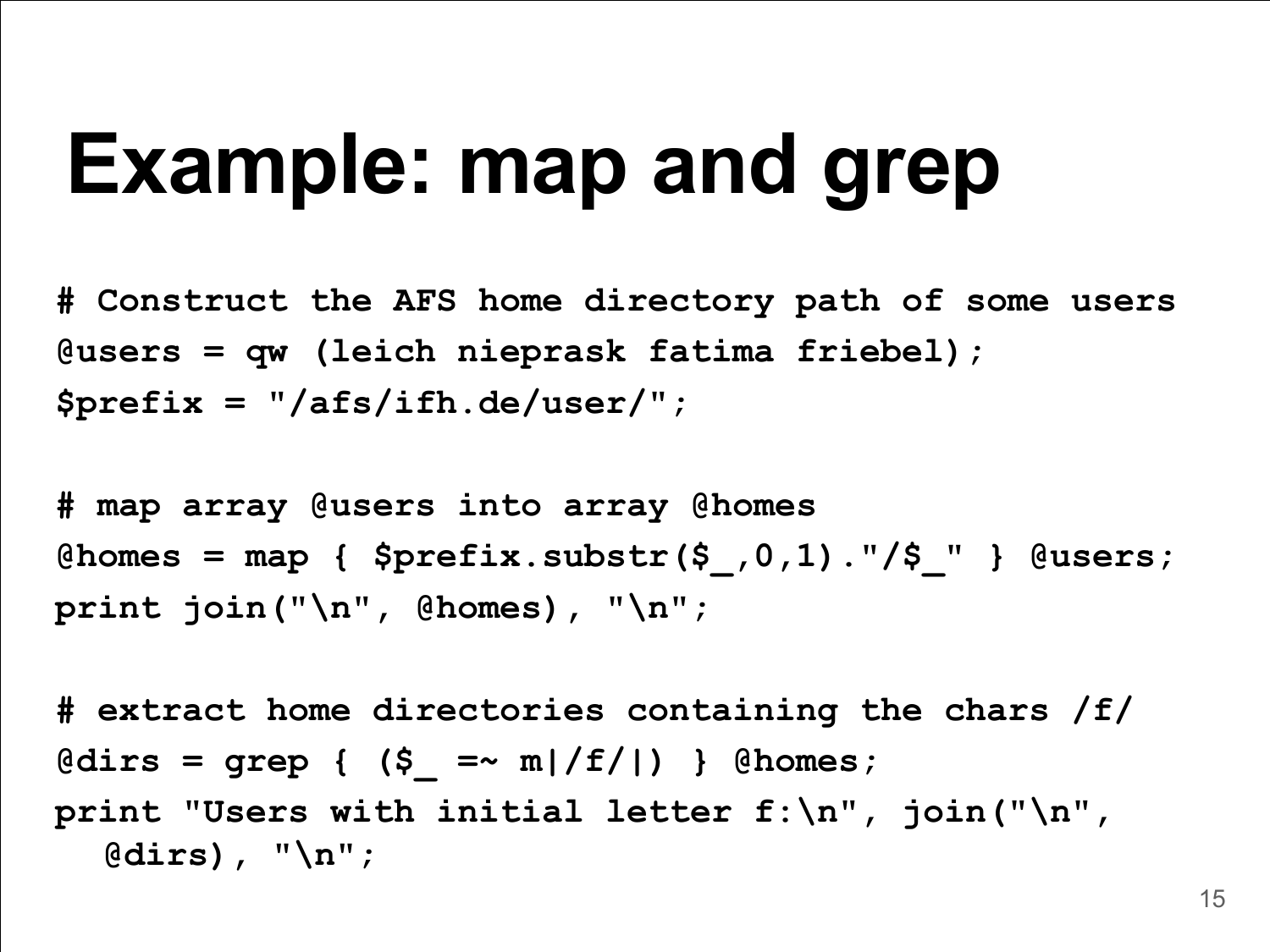# **Array Processing**

- Functions **shift,unshift,push,pop** and **splice**
- **shift** &Co. are special cases of **splice**
- **push/pop** extend/truncate the array at the end
- shift/unshift extend/truncate array at the begin **splice** *Array, Offset, Length, Values*
	- ◆ **shift @ARGV; splice(@ARGV,0,1);**
	- ◆ **unshift @a,\$val; splice(@a,0,0,\$val);**
	-
	- ◆ **push @a,\$val; splice(@a,\$#a+1,0,\$val);** ◆ **pop @a; splice(@a,-1);**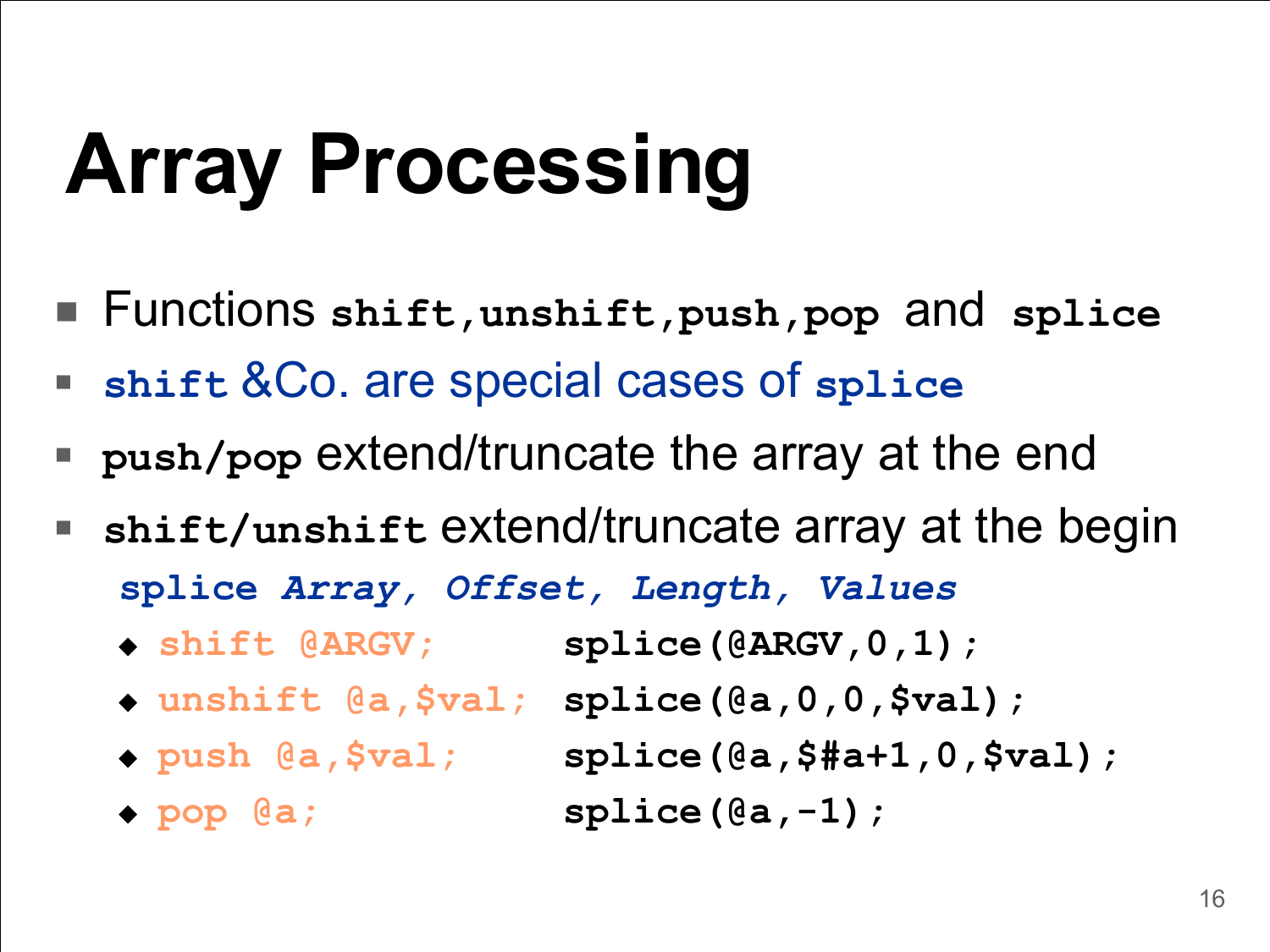# **Manipulating @ARGV**

■ Contains the list of arguments when script is called **@ARGV = qw( -a -bc2 file1 file2); \$par1 = shift; print "Par1: \$par1, further Arguments:@ARGV\n"; unshift @ARGV, \$par1; # undo the shift \$lastarg = pop @ARGV; print "Last Arg: \$lastarg, further Args:@ARGV\n"; push @ARGV, \$lastarg; # undo the pop \$file1 = splice @ARGV, 2, 1; print "File Arg: \$file1, further Arguments:@ARGV\n"; splice @ARGV, 2, 0, \$file1; # undo the splice above**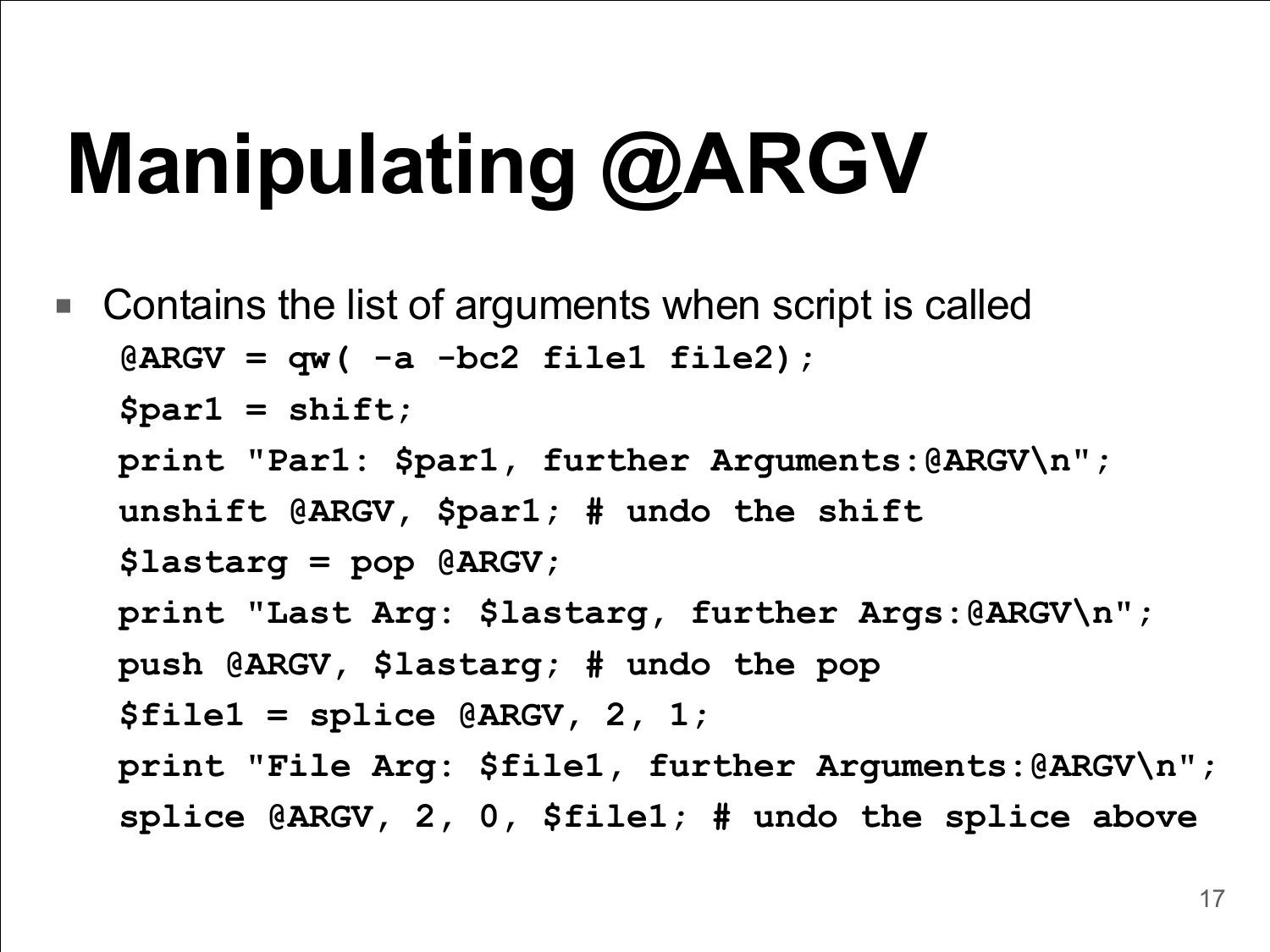#### **Processing Command Line Switches**

- Do not code your own switch processing
- Getopt::Std and Getopt::Long come with Perl **use Getopt::Std; getopts('ab:c:d') or Usage(); # -ab 3 -d** accept options abcd, bc require a value, sets variables: **\$opt\_a/d,** true/false, set **\$opt\_b/c** to a value
- Getopt::Long more flexible (corresponds to GNU standard) **use Getopt::Long; GetOptions(***Option\_descriptions***) or Usage();**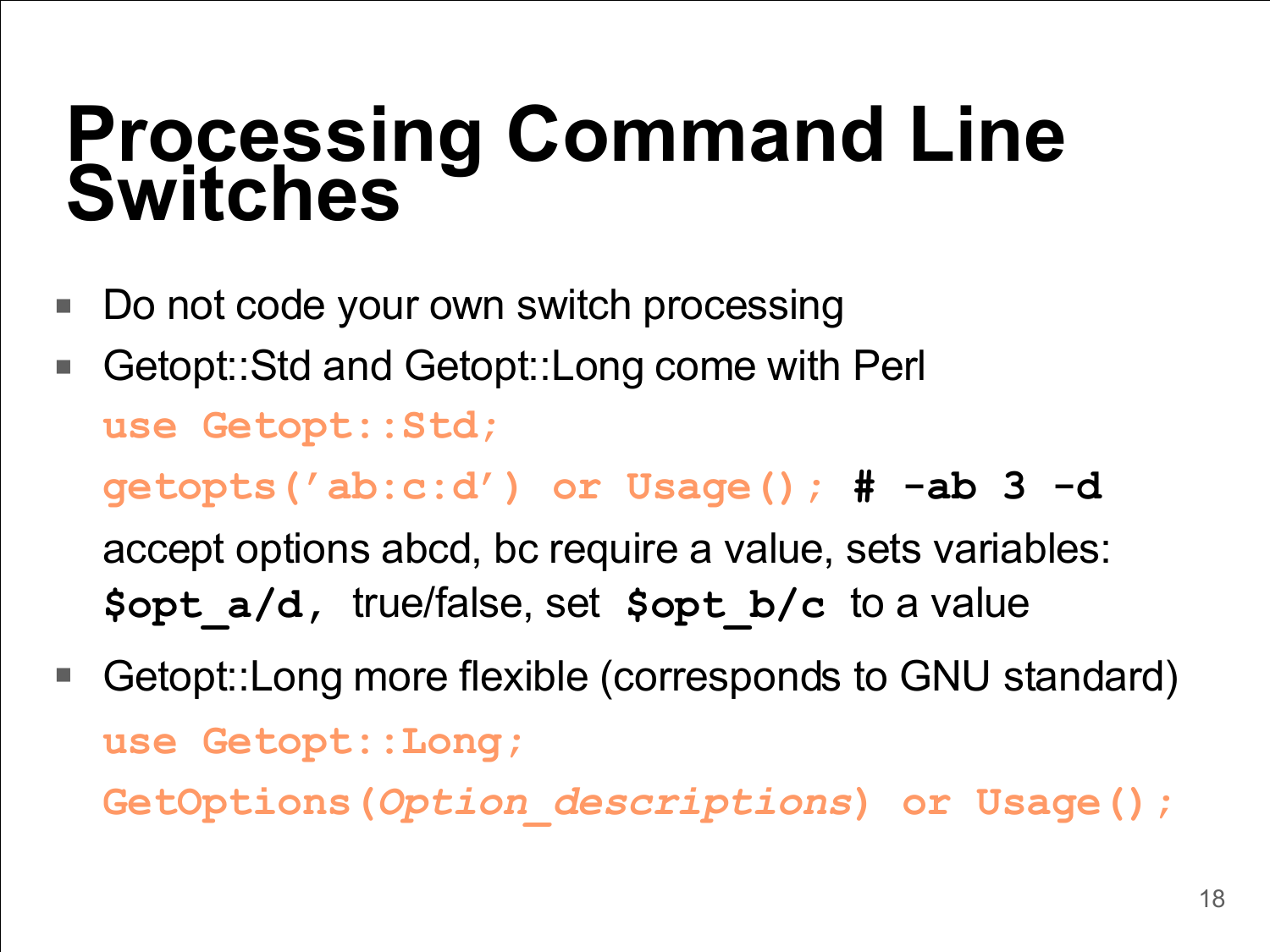### **Time and Date**

- time returns the number of seconds since 1.1.1970
- **gmtime** and **localtime** convert seconds into

**(sec, min, h, day, mon, year, weekday, yrday, isdst)**

- ◆ mon counts from 0, year counts from 1900 i.e. Dec=11, year 2001=101 (C library conventions)
- ◆ weekday starts with 0 (Sunday)
- Don't code date arithmetic yourself
	- ◆ powerful Modules **Date::Manip** and **TimeDate** in CPAN, installed at DESY

19 Submodules **Date::Format** and **Date::Parse**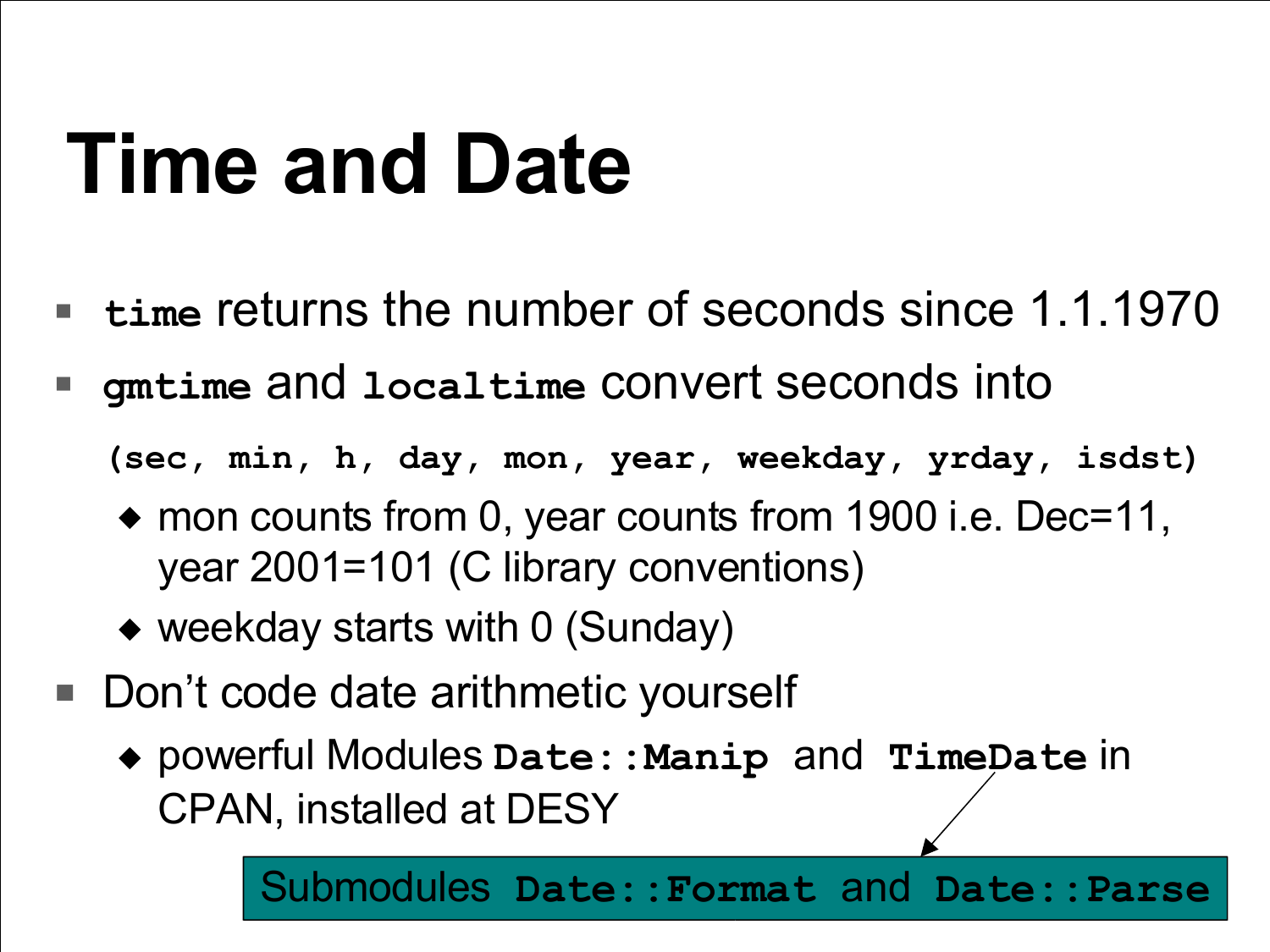### **Date Manipulations**

**Use Date::Manip;**

**#The Timezone processing in Windows does not work: \$ENV{TZ} = 'MET'; \$date = ParseDate("3rd Tuesday in Jan 2001"); (\$yr, \$mon, \$day) = unpack("A4A2A2", \$date); print "The lesson took place at \$day.\$mon.\$yr\n"; print "2000 was a leap year\n" if Date\_LeapYear(2000);**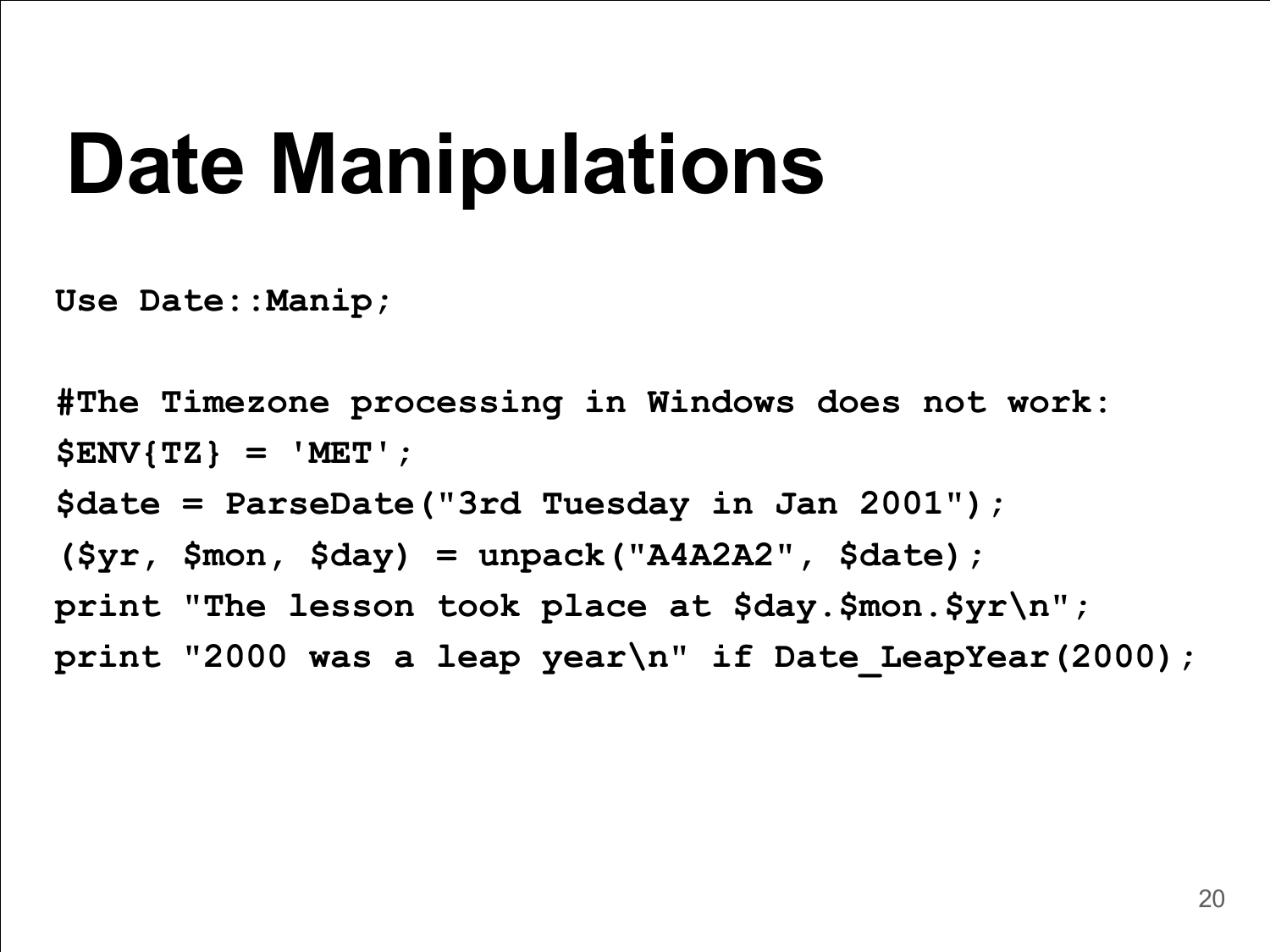### **Context of execution**

- Subroutines (and Operations in general) act in a context
- Most important contexts are scalar and list contexts
- Context is usually defined by left hand side of an assignment
- Some Operations act differently depending on Context :
- **\$a = @field #** left hand side is scalar, **\$a => \$#field**
- **@a = @field #** LHS is an array, **@a => @field**

**\$date=gmtime(); # Thu Jan 20 10:38:17 2000**

**@date=gmtime(); # (17,38,10,20,0,100,4,19,0)**

Default is List Context, Scalar Context can be enforced: **print scalar gmtime(), "\n";**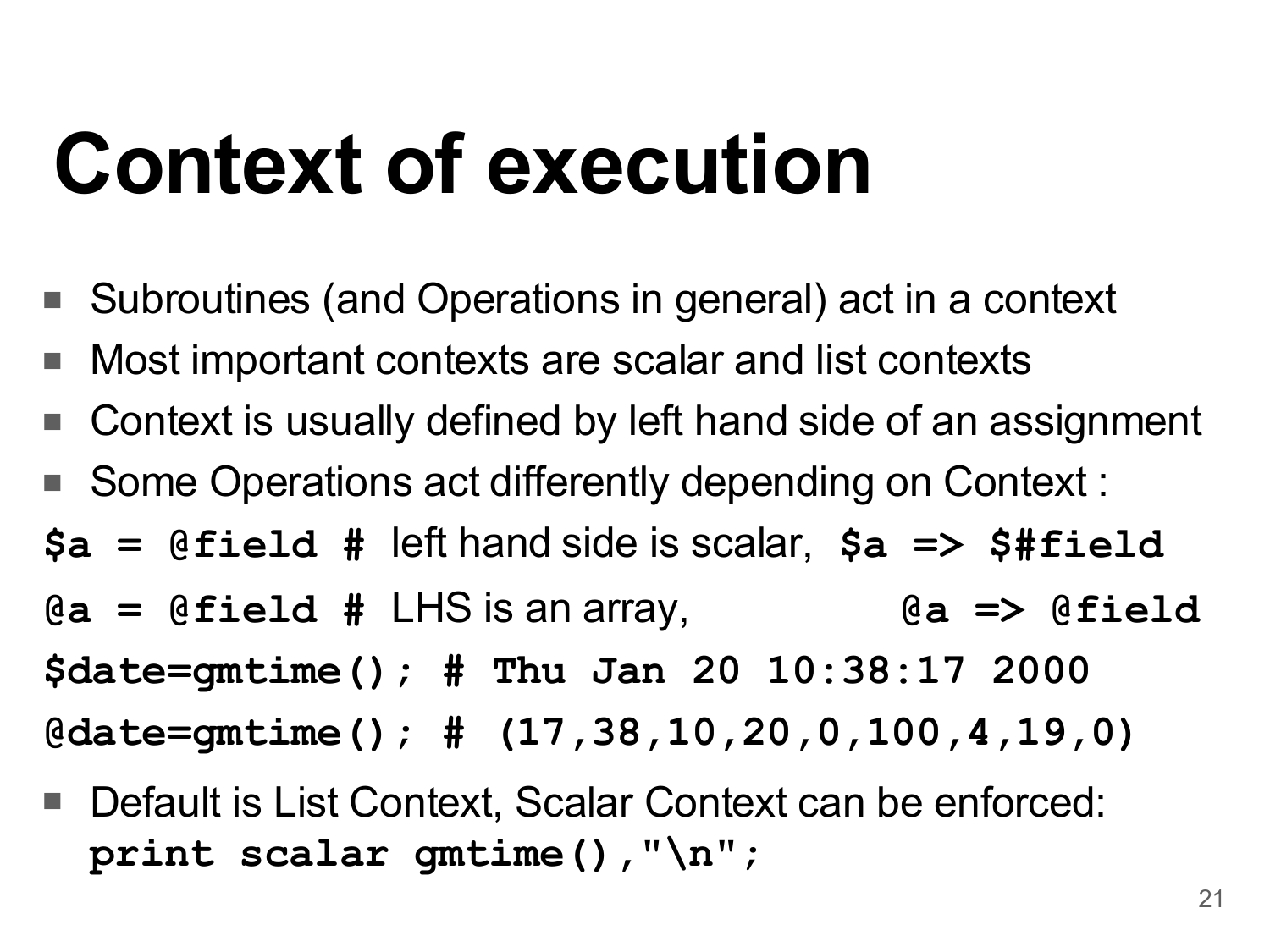# **Sorting**

- **sort** *Function\_or\_Block List*
- *Function or Block* with 2 Arguments  $\hat{\mathbf{s}}$  and  $\hat{\mathbf{s}}$ b
- Return Value -1 (a < b), 0 (a = b), 1 (a > b)
- Default is {\$a cmp \$b} if no function provided
	- ◆ alphabetic sort is achieved with {\$a cmp \$b}
	- ◆ numeric sort is done by **{\$a <=> \$b}**
- Compact sort expressions often seen in programs: **for (sort @array) { ... }**
	- **for (sort byvalue keys %hash) { ... }**

do provide function byvalue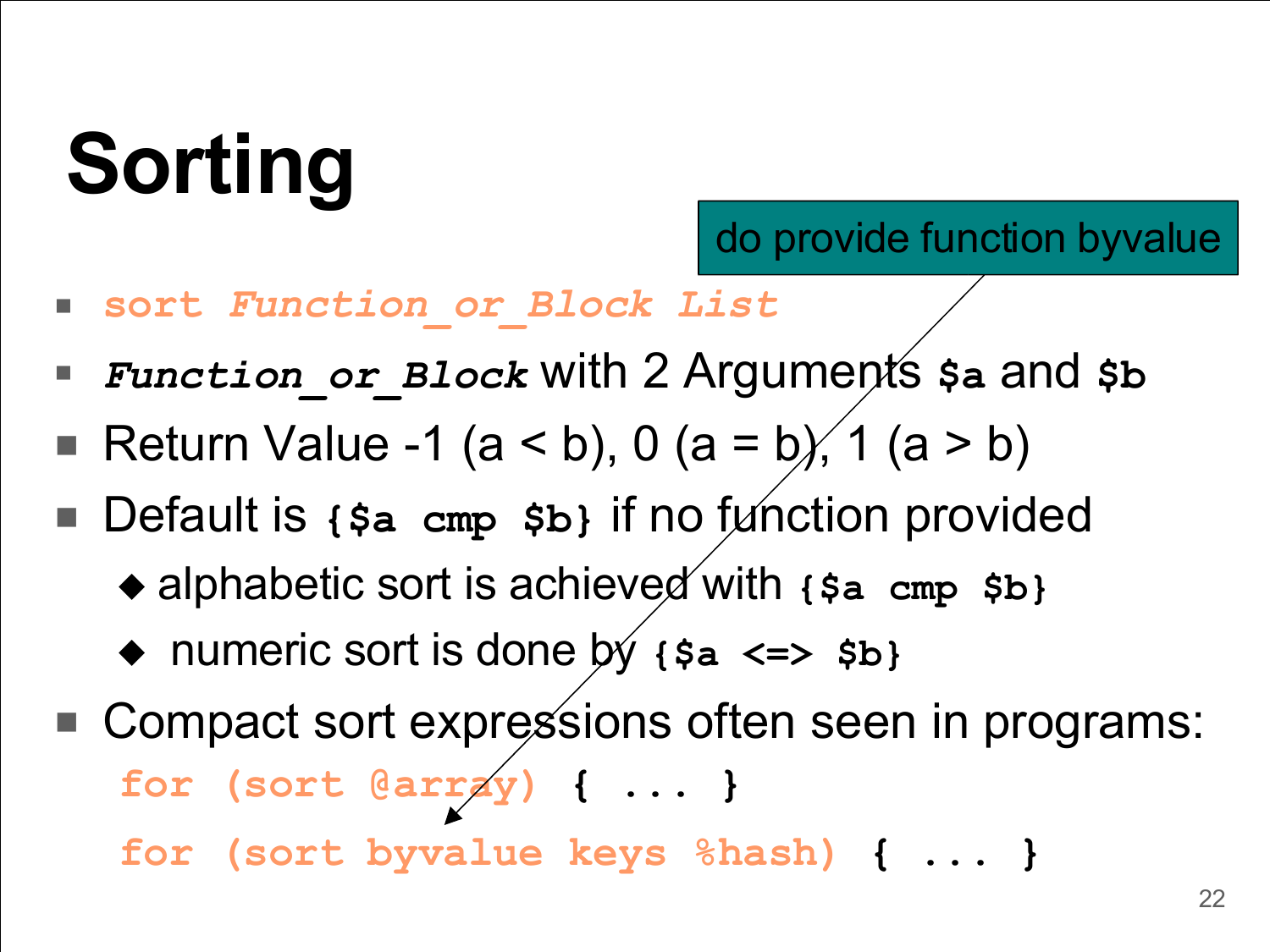#### **The Schwartzian Transformation**

- Sort function gets called proportional to n log n times
- For costly sort functions it is better to call the function for each element once and remember the values: "Schwartzian Transformation"

**@sorted=map{\$\_->[1]}sort{\$a->[0]<=>\$b->[0]} map{[compute(),\$\_]} @unsorted**